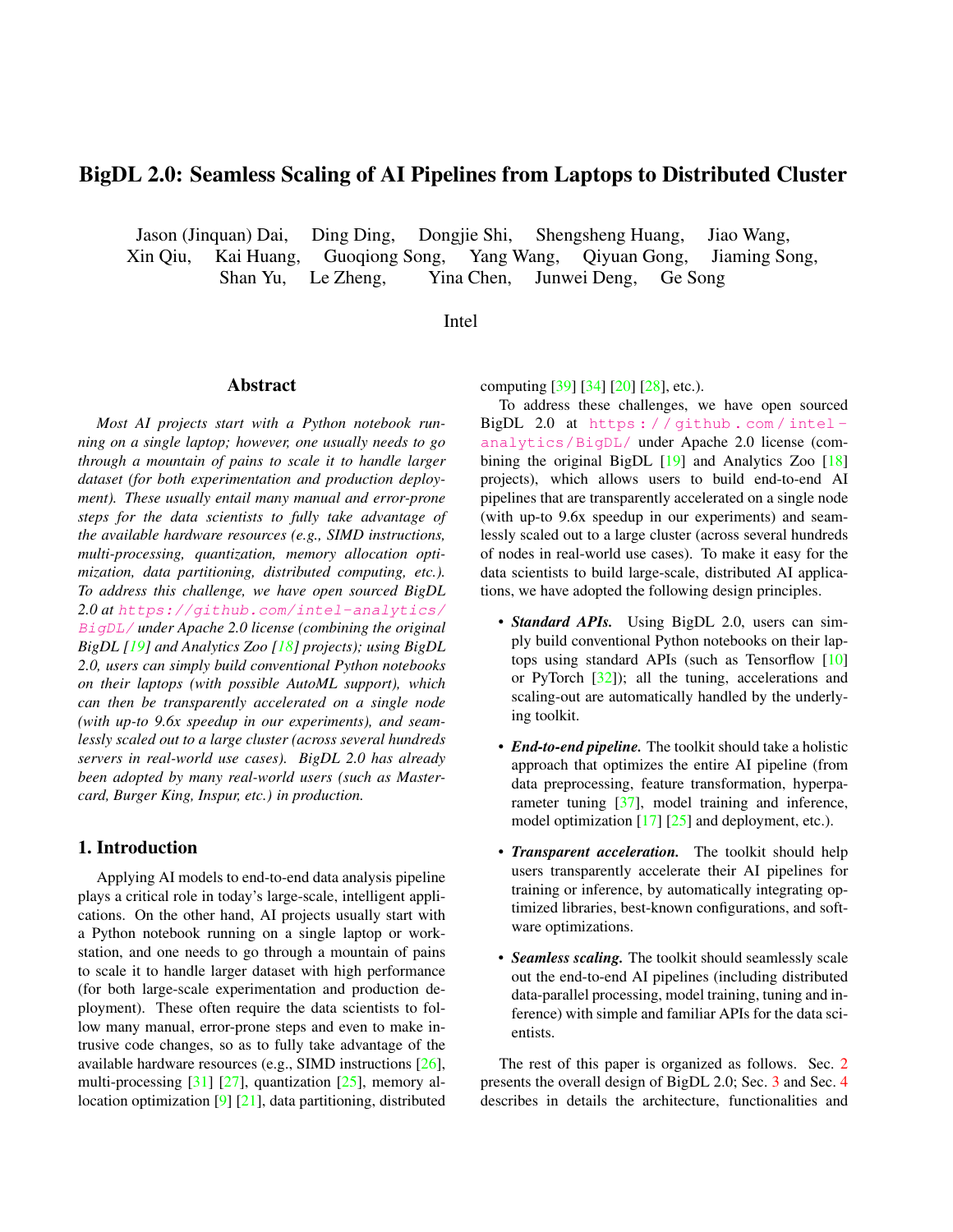APIs for transparent acceleration and seamless scaling respectively. Finally, Sec. 5 shares some real-world use cases of BigDL 2.0, and Sec. 6 concludes the paper.

# 2. BigDL 2.0

As described in Sec. 1, BigDL 2.0 combines the original BigDL [19] and Analytics Zoo [18] projects, and transparently accelerates and seamless scales the end-to-end AI pipeline. These goals are accomplished through two libraries in BigDL 2.0, namely, BigDL-Nano and BigDL-Orca.

- *BigDL-Nano.* Leveraging several optimization techniques, such as using SIMD instructions [26], multiprocessing  $[27]$   $[31]$ , quantization  $[6]$ , memory allocation optimization  $[9]$   $[21]$ , model optimizations  $[5]$ , etc., we have observed up to 10x speedup that significantly reduce the time to the solution when developing AI pipelines. However, applying these techniques requires using different tools, following complex steps, making intrusive code changes, and tuning many configurations, which are complex, error-prone, and hard to maintain for data scientists. To address this problem, we have integrated these optimizations into BigDL-Nano, so that users can transparently accelerate their deep learning pipelines (with possible AutoML [11] [29]) on a local laptop or a single server.
- *BigDL-Orca*. When scaling AI applications from a local laptop to distributed clusters, a key challenge in practice is how to seamlessly integrate distributed data processing and AI programs into a single unified pipeline. BigDL-Orca automatically provisions Big Data and AI systems (such as Apache Spark [38] [2] and Ray [31] [8]) for the distributed execution; on top of the underlying systems, it efficiently implements the distributed, in-memory data pipelines (for Spark Dataframes [12], Ray Datasets [8], TensorFlow Dataset [10], PyTorch DataLoader [32], as well as arbitrary python libraries), and transparently scales out deep learning (such as TensorFlow and PyTorch) training and inference on the distributed dataset (through scikit-learn style APIs [15]).

#### 3. Transparent Acceleration with BigDL-Nano

Fig. 1 illustrates the architecture of BigDL-Nano. It utilizes dozens of acceleration technologies and tools (such as hardware specific configurations, SIMD instructions [26], multi-processing [31] [27], memory allocation optimization  $[21]$  [9], graph optimization and quantization [5] [4]) at its backend, and transparently accelerates both the model training and inference pipelines. For each of the acceleration technologies and libraries, BigDL-Nano adaptively applies



Figure 1. BigDL-Nano architecture

proper configurations based on the user's execution environment, dataset, and models. BigDL-Nano brings all these accelerations to user transparently, so as to relieve the data scientist from manually tuning various configurations, applying different tools, or even making intrusive code changes.

## 3.1. Accelerating Training Pipelines

To accelerate the end-to-end training pipelines, BigDL-Nano provides a transparent API that requires minimum changes in in user's original Tensorflow or PyTorch programs. For example, for PyTorch Lightning [22] users, normally they just need to change the library imports to use BigDL-Nano, as shown in Fig. 2. Under the hood, a set of training optimizations (e.g., ISA vectorization [26], improved memory allocation [21] [9], multi-processing [27] [31], optimizations in Intel Extension for PyTorch [5], etc.) are automatically enabled, which brings up-to 5.8x speedup as shown in Sec. 3.4.

#### 3.2. Accelerating Inference Pipelines

BigDL-Nano also provides a set of lightweight APIs for accelerating the inference pipeline (such as model optimizations and quantization). Fig. 3 shows an example of how to enable quantization and ONNX Runtime [7] at inference stage using BigDL-Nano. By automatically integrating various optimization tools (including ONNX Runtime, INC [6], OpenVINO [4], etc.), it brings up-to 9.6x speedup as shown in Sec. 3.4.

#### 3.3. AutoML

To optimize the model development productivity, BigDL-Nano also provides built-in AutoML [37] support through hyperparameter search. As shown in Fig. 4, by simply changing the import in the user program, BigDL-Nano collects the search spaces, passes them to the underlying HPO engine [13] [11] [29], and delays the instantiation of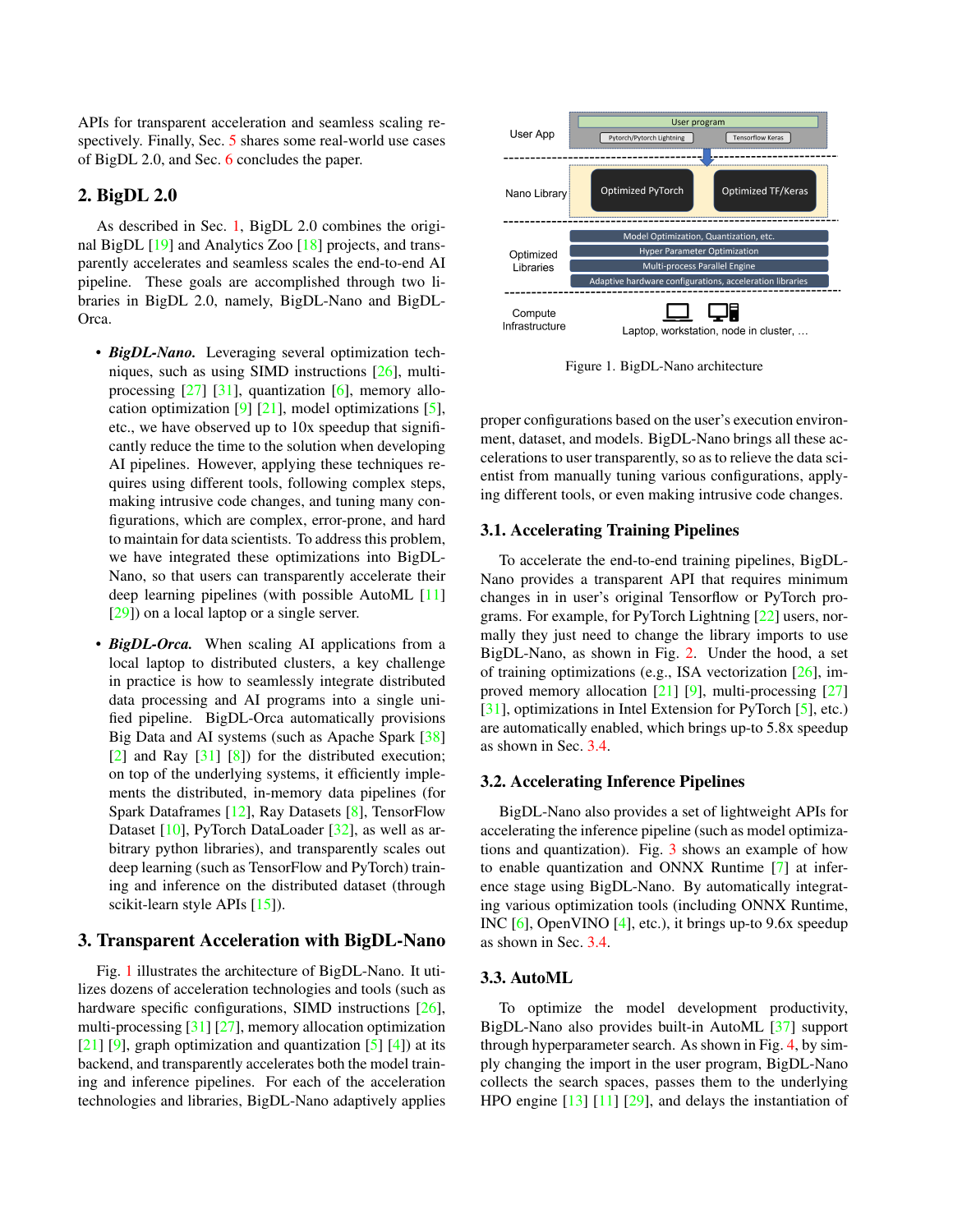```
from bigdl.nano.pytorch .vision.datasets import
,→ ImageFolder
from bigdl.nano.pytorch .vision import transforms
from bigdl.nano.pytorch import Trainer
from torch.utils.data import DataLoader
data_transform = transforms.Compose([
  transforms.Resize(256),
  transforms.ColorJitter(),
   transforms.RandomCrop(224),
  transforms.RandomHorizontalFlip(),
  transforms.Resize(128),
  transforms.ToTensor()
])
dataset = ImageFolder(args.data_path,
,→ transform=data_transform)
train_loader = DataLoader(dataset,
,→ batch_size=batch_size, shuffle=True)
net = create_model(args.model, args.quantize)
trainer = Trainer(max_epochs=1)
trainer.fit(net, train_loader)
```


Figure 4. AutoML Example in BigDL-Nano. User can specify search spaces in layer arguments, etc. and then use search to search for the best hyperparameters.

Figure 2. Example of PyTorch training using BigDL-Nano. Normally you just need to change the import from pytorch lightning import Trainer to from bigdl.nano.pytorch import Trainer. And if you use torchvision, you also need to change the vision related imports. No changes are needed in other code.

| # define the model Net                                                 |
|------------------------------------------------------------------------|
| $model = Net() . to (device)$                                          |
| model.train()                                                          |
| # omit the train loop here                                             |
| # instantiate a trainer                                                |
| $trainer = bid1.name.pytorch.Trainer()$                                |
| # use trainer to quantize the model and enable onnx                    |
| $model_{onnx\_int8} = \frac{t_{rainer, quantize}}{t_{minmax}}$ (model, |
| precision="int8", accelerator="onnxruntime", )                         |
| output = model_onnx_int8(data)                                         |

Figure 3. Example of PyTorch inference with quantization and onnx using BigDL-Nano. Only 2 extra lines of code are needed to enable quantization [6] and ONNX Runtime [7] at the same time.

the corresponding objects until the actual pipeline is configured and executed in each trial.

#### 3.4. Performance Results

In this section we present some performance results of BigDL-Nano. In the tests, we run a classic image classification pipeline, i.e. classify cats and dogs using ResNet50 [3], on specific hardware platforms, and measured the end-toend performance of training and inference with and without BigDL-Nano.

We have tested two scenarios using the same pipeline, i.e. *"train from scratch"* and *"transfer learning"*. In "train from scratch" scenario, weights of all layers can be updated in the training stage, while in "transfer learning" scenario, only some of the layers can be updated and others are frozen. In the "transfer learning" scenario, BigDL-Nano brings bigger speedup (up to 5.8x) in the training stage due to frozen layers; the acceleration speedup stays the same (up to 9.6x) in inference stage for both scenarios, as optimizations (e.g. ONNX Runtime [7] and quantization [6]) are applied on all layers for inference.

For test platforms, we have chosen a *laptop* and a *container* reserved from a server. Although many data scientists use laptops for local experiments, it is also common for data scientists in organizations to use containerized environment allocated from remote server (e.g., on cloud). The detailed configuration of the laptop, and the container are as follows:

- laptop a laptop with a single 8-core Intel(R) Core (TM) i7-11800H CPU @ 2.30GHz, 12G Memory, and OS is Ubuntu 20.04
- container a docker [30] container with 28 cores in a single socket Intel(R) Xeon(R) Platinum 8380H CPU @ 2.90GHz, 192G memory, and OS is Ubuntu 16.04.

Fig. 5 and Fig. 6 summarized the speedup of training and inference using BigDL-Nano for two test scenarios on the laptop and on the container respectively. As the result shows, BigDL-Nano can bring up to 5.8x speedup in training and up to 9.6x speedup in inference in both platforms without accuracy lost. Powerful hardware with more cores (like container in cloud) could get higher acceleration rates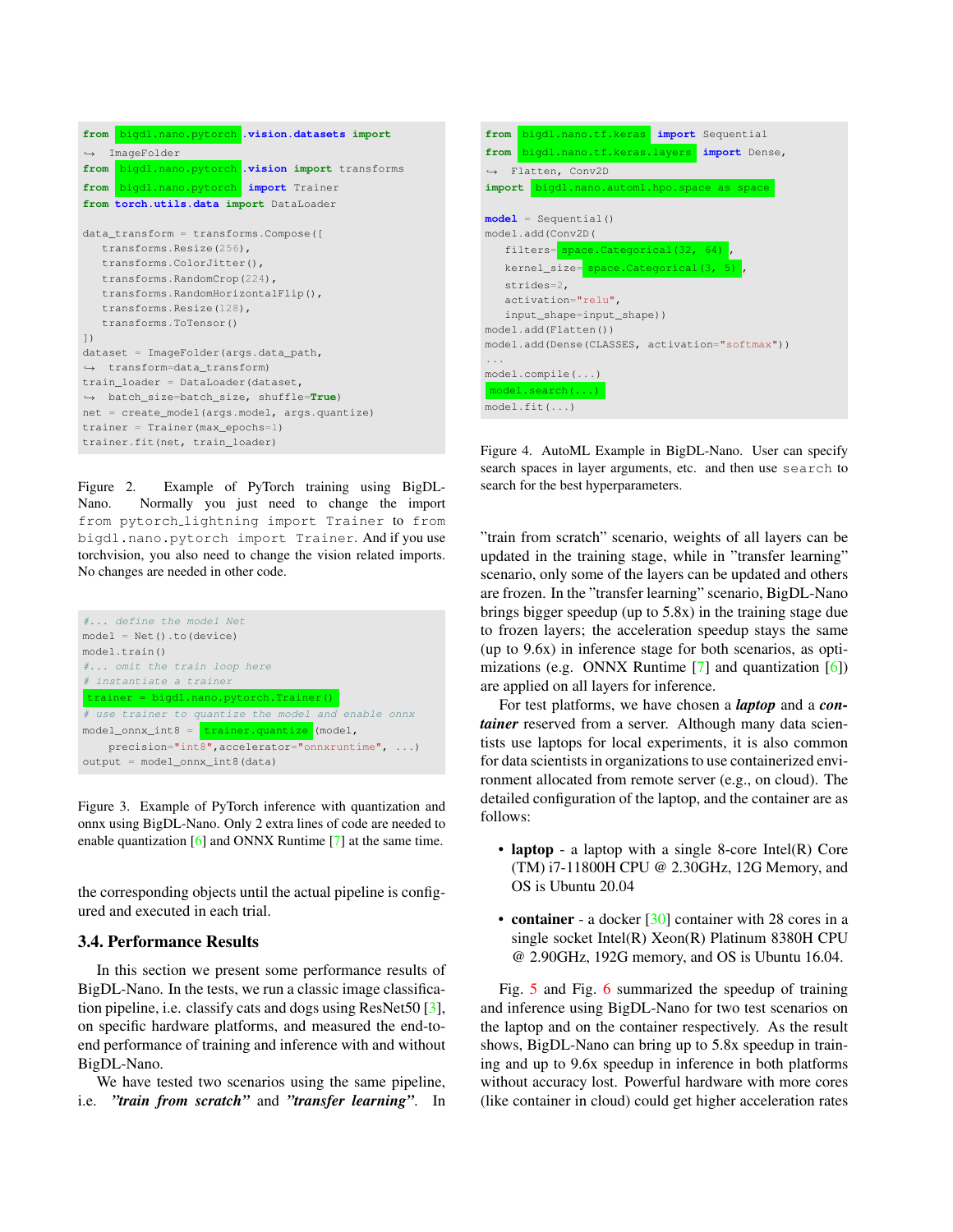

Figure 5. Speedup of BigDL-Nano for training and inference on Laptop



Figure 6. Speedup of BigDL-Nano and training and inference on Container

than laptop in both training and inference; and int8 (using quantization) generally brings higher speed-up in inference than fp32 (using ONNX Runtime).

#### 4. Seamless Scaling with BigDL-Orca

Fig. 7 shows the overall architecture of BigDL-Orca. To seamlessly scale the end-to-end AI pipelines from laptop to distributed cluster, BigDL-Orca will automatically provision Apache Spark [38] [2] and/or Ray [31] [8] as the underlying execution engine for the distributed data processing and model training/inference. On top of the distributed engine, the user can simply build his or her data pipeline in a data-parallel fashion (using TensorFlow Dataset [10], PyTorch DataLoader [32], Spark Dataframes [12], Ray Datasets [8], as well as arbitrary Python libraries such as OpenCV [14], Pandas [36], SciPy [35], spaCy [24], and etc.); then within the same program, the user can use sklearn-style Estimator APIs [15] in BigDL-Orca to directly apply AI models (such as Tensorflow [10], PyTorch [32], MXNet [16], etc.) to the processed data for distributed training and inference.

#### 4.1. Distributed Data Processing Pipeline

BigDL-Orca supports four types of distributed data processing, namely, *TensorFlow Dataset or PyTorch DataLoader*, *Spark Dataframe*, *Ray Dataset*, and *XShards* (for arbitrary Python libraries).

Tensorflow Dataset or PyTorch DataLoader. User can directly use standard Tensorflow Dataset or PyTorch DataLoader to build their data processing pipeline, just as they do in single-node Tensorflow or PyTorch program, which can then be directly used for distributed deep learning training or inference, as shown in Fig. 8. Under the hood, BigDL-Orca automatically replicates the TensorFlow Dataset or PyTorch DataLoader pipeline on each node in the cluster, shards the input data, and executes the data pipelines using Apache Spark and/or Ray in a data-parallel fashion.

Spark DataFrame or Ray Dataset. Spark DataFrame is a common distributed data structure which allows users to apply various transformations on large-scale distributed data. Ray Dataset is a distributed data structure in Ray [31] [8] which is the standard way to load and exchange data in Ray libraries and applications. Both Spark DataFrame and Ray Dataset can be directly used for TensorFlow/PyTorch training or inference without data conversion when using BigDL-Orca, as shown in Fig. 9.

XShards (for arbitrary Python libraries). The XShards API in BigDL-Orca allows the user to process large-scale dataset using existing Python codes in a distributed and data-parallel fashion. When scaling a local AI pipeline to distributed cluster, a major challenge for the users is to rewrite their data ingestion or processing codes so as to support distributed data storage or structure (e.g., using new distributed data processing libraries). Such code modification requires the user to learn new APIs, and is errorprone when there is inconsistency between the user code and new libraries.

Using XShards, the users can enable distributed data loading and transformation by reorganizing – instead of rewriting – the original Python code, as illustrated in Fig. 10. In essence, an **XShards** contains an automatically sharded (or partitioned) Python object (e.g., Pandas [36] Dataframe, Numpy [23] NDArray, Python Dictionary or List, etc.). Each partition of the XShards stores a subset of the Python object and is distributed across different nodes in the cluster; and the user may run arbitrary Python codes on each partition in a data-parallel fashion using XShards.transform shard.

#### 4.2. Distributed Training and Inference Pipeline

BigDL-Orca provides sklearn-style APIs (namely, **Estimator**) for transparently distributed model training and inference. To perform distributed training and inference, the user can first create an BigDL-Orca Estimator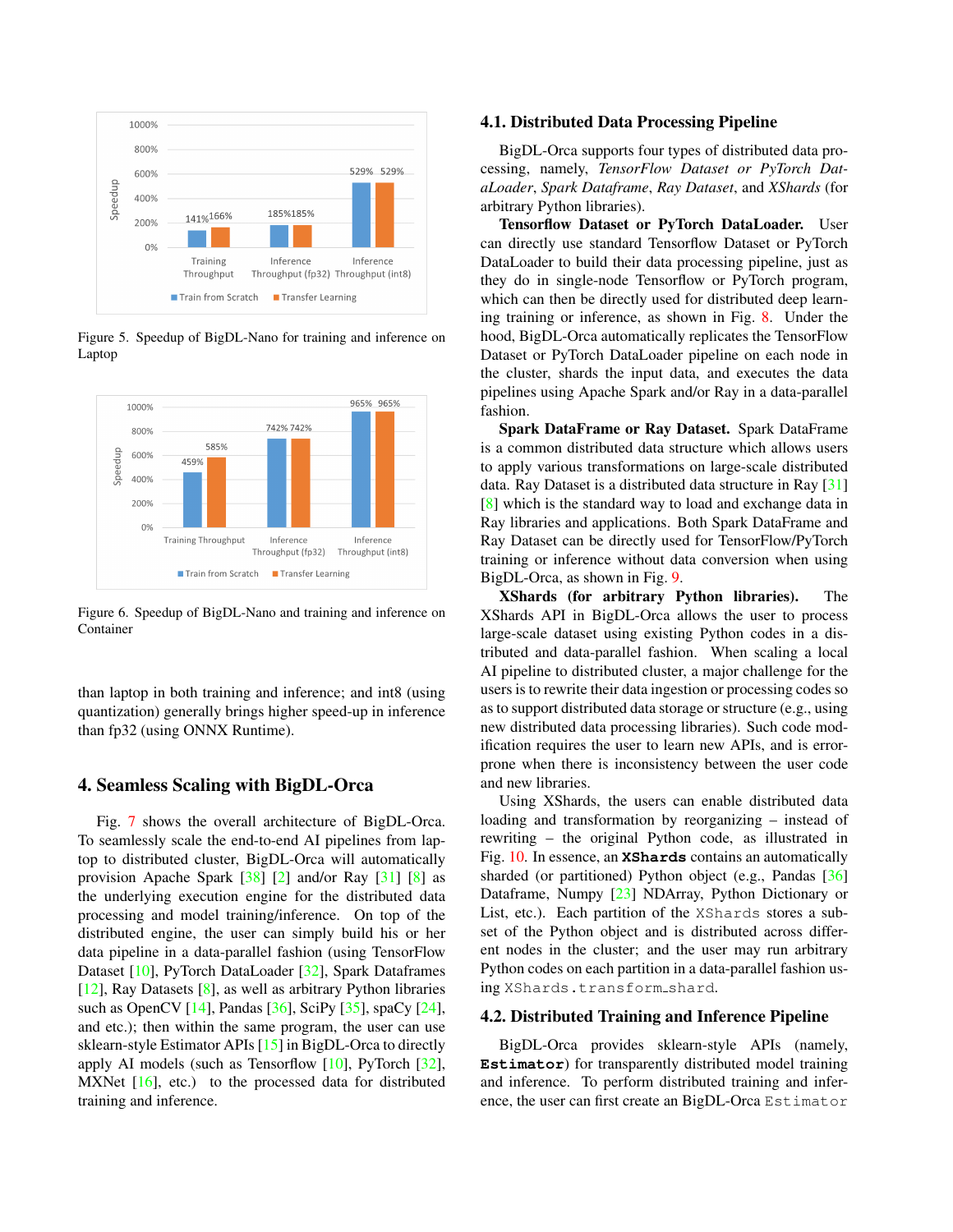

Figure 7. BigDL-Orca architecture

```
import torch
from torchvision import datasets, transforms
from bigdl.orca.learn.pytorch import Estimator
train_loader = torch.utils.data.DataLoader(
       datasets.MNIST(...),
       batch_size=batch_size,
        shuffle=True)
est = Estimator.from torch(model=torch_model,
,→ optimizer=torch_optim, loss=torch_criterion)
```
Figure 8. Example of using PyTorch loaders as input of Estimator

est.fit(data=train\_loader)

```
df = spark.read.parent("data.parent") # df is a Spark,→ DataFrame
est = Estimator.from_keras(keras_model=model)
est.fit(data=df,
        feature_cols=['user', 'item'], # specifies
        ,→ which column(s) to be used as inputs
        label_cols=['label']) # specifies which
        \leftrightarrow column(s) to be used as labels
```
Figure 9. Estimator takes Spark DataFrame directly as input

from any standard (single-node) TensorFlow, Keras or PyTorch model, and then call Estimator.fit or Estimator.predict methods (using the data-parallel processing pipeline as input), as illustrated in Fig. 11.

Under the hood, the BigDL-Orca Estimator will replicate the model on each node in the cluster, feed the data partition (generated by the data-parallel processing pipeline) on each node to the local model replica, and



Figure 10. Example of using XShards. The original transformation df[column\_name] = df[column\_name]  $\star$  (-1) is reorganized into a function negative and applied on shard partitions using transform shard.

```
#PySpark DataFrame
train_df = sqlcontext.read.parquet(...).withColumn(...)
test_df = ...#TensorFlow Model
from tensorflow import keras
...
model = keras.Model(inputs=[user, item],
,→ outputs=outputs)
model.compile(optimizer= "adam",
             loss= "sparse_categorical_crossentropy",
             metrics=['accuracy'])
#Distributed training and inference using BigDL-Orca
est = Estimator.from_keras(keras_model=model)
est.fit(train_df, feature_cols=['user', 'item'],
,→ label_cols=['label'])
est.predict(test_df, feature_cols=['user', 'item'])
```
Figure 11. Example of using **Estimator** to train a Tensorflow keras model on PySpark Dataframe and do inference.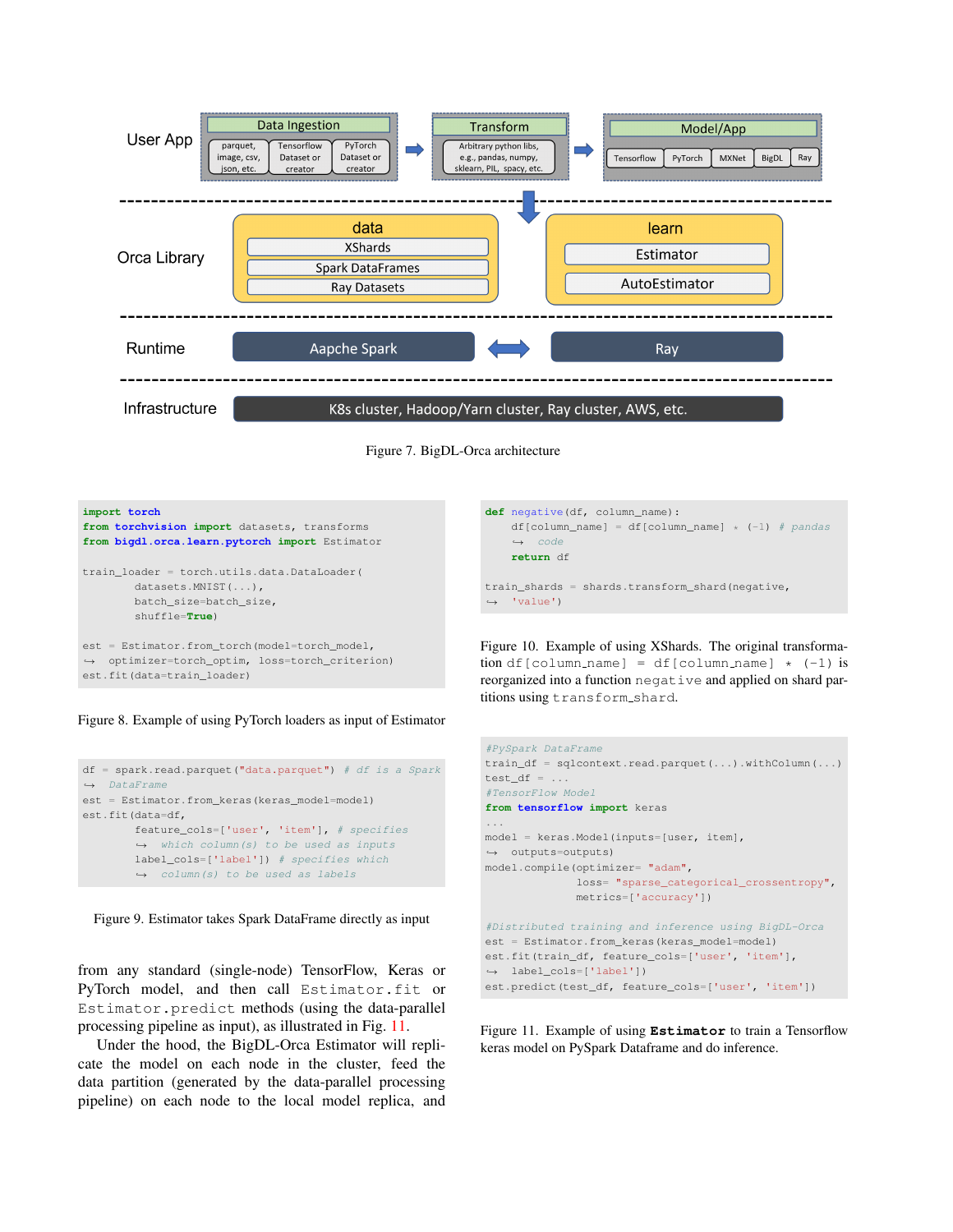

Figure 12. RayOnSpark Architecture

synchronize model parameters using various backend technologies (such as torch.distributed [27], tf.distribute.MirroredStrategy, Horovod [33], or the parameter sync layer in BigDL [19]).

Furthermore, BigDL-Orca also provides an **AutoEstimator** API, which can help users to train models with built-in support for automatic hyperparameter tuning [29] [11]. AutoEstimator has a similar interface as Estimator, with extra tuning related configurations such as search space and search algorithms, etc.

#### 4.3. Ray on Spark Pipeline

In addition to distributed deep learning training and inference, BigDL-Orca also seamlessly integrates Ray [8] into Big Data platform through the *RayOnSpark* support. Fig. 12 illustrates the architecture of RayOnSpark. A SparkContext is first created on the driver responsible for launching multiple Spark executors; in RayOnSpark, the Spark [38] driver program also creates a RayContext to automatically launch Ray processes alongside each Spark executor. RayOnSpark will also create a RayManager inside each Spark executor to manage Ray processes (e.g., automatically shutting them down when the training finishes). As a result, the user can directly write Ray code inside the Spark program, which allows Ray applications to be seamlessly integrated into Big Data processing pipeline and directly run on in-memory Spark RDDs or DataFrames.

# 5. Real-World Use Cases

In this section, we share some real-world use cases of BigDL 2.0 at Mastercard and Inspur.

"AI at Scale" at Mastercard. Building on top of BigDL 2.0, Mastercard has adopted an "AI at Scale" approach to accelerate the entire machine learning lifecycle (including data analysis, experimentation, model training, deployment, resource optimizations, monitoring, etc.) [1]. This is accomplished by building a unified Big Data AI architecture with BigDL 2.0 on hybrid data/ML infrastructures (which automates AI/ML pipelines and model lifecycle management). Consequently, Mastercard engineers are able to seamlessly integrated big data analysis (Spark ecosystem) and deep learning (using TensorFlow and Keras) into end-to-end AI applications, which seamlessly scale to distributed Intel Xeon clusters for distributed training and serving. As a result, Mastercard can avoid the additional cost and complexity of special-purpose processors, while their AI training jobs can complete within only 5 hours on average (running on several hundred Intel Xeon servers to support up to 2.2 billion users and hundreds of billions of records).

Smart Transportation Solution at Inspur. Inspur have built their end-to-end, CV (computer-vision) based Smart Transportation solution using BigDL 2.0. The solution provides a unified big data and AI analysis platform integrated with big data preprocessing, model training, inference, and existing big data processing workflows. In particular, it builds the end-to-end pipeline from distributed video stream data processing, to distributed AI model training/inference (including multi-object tracking and OCR), and to vehicle trajectory binding, with 30% higher performance and 40% lower cost. We invite the readers to refer to the previous CVPR 2021 tutorial session [18] for more details.

### 6. Conclusion

In this paper we presented *BigDL 2.0*, an open source Big Data AI toolkit (https://github.com/intelanalytics/BigDL/). Using BigDL 2.0, users can simply build conventional Python notebooks on their laptops (with possible AutoML support), which can be transparently accelerated on a single node (with up-to 9.6x speedup as shown in our experiments), and seamlessly scaled out to a large cluster (across several hundreds servers as shown in real-world use cases). BigDL 2.0 has already been adopted by many real-world users (such as Mastercard, Burger King, Inspur, etc.) in production.

#### References

- [1] "AI at Scale" in Mastercard with BigDL. https: / / www . intel . com / content / www / us / en / developer / articles / technical / ai - at scale-in-mastercard-with-bigdl0.html. 6
- [2] Apache Spark Project. spark.apache.org. 2, 4
- [3] Image Classfication and Fine Tuning Example. https: //github.com/intel-analytics/BigDL/tree/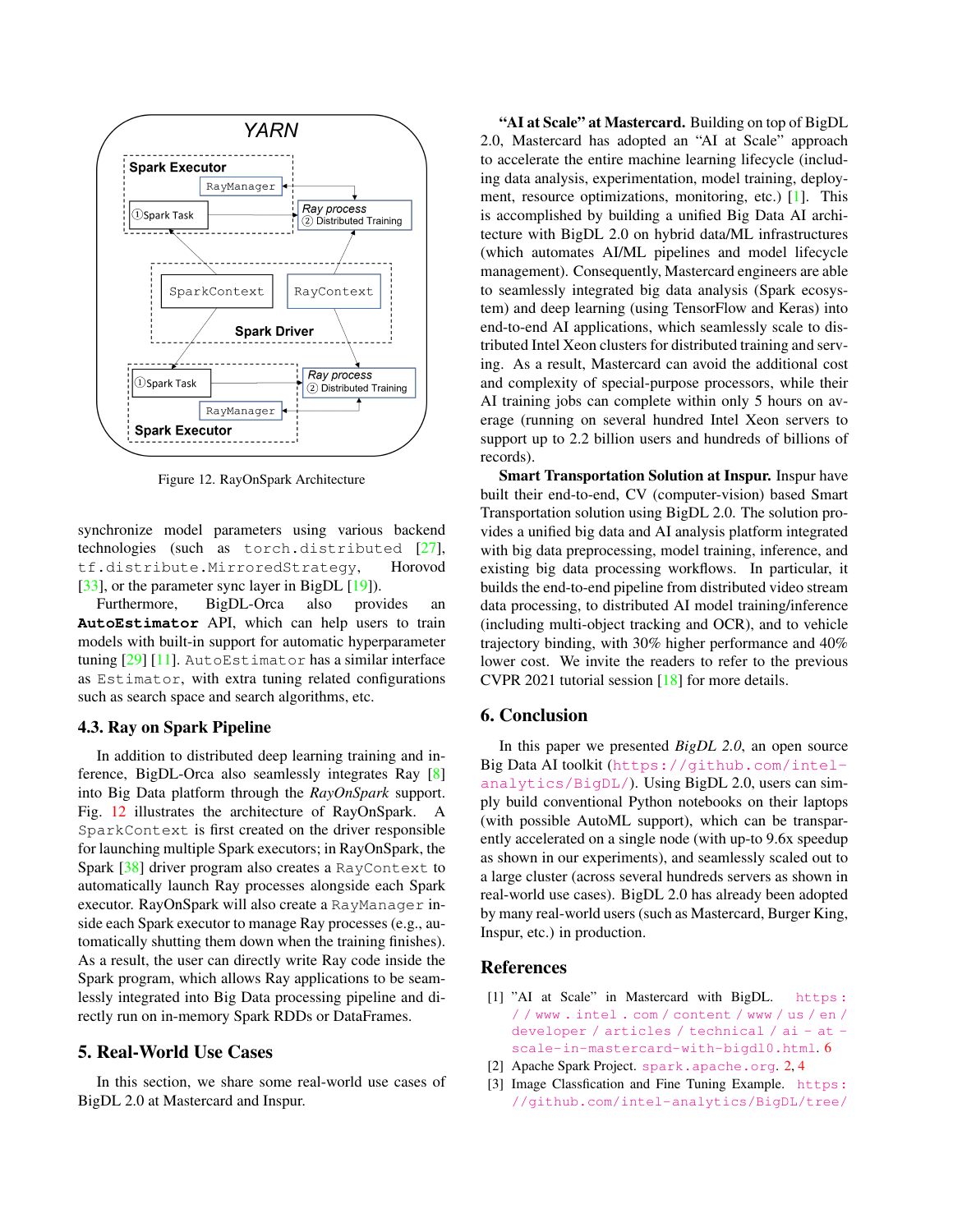branch-2.0/python/nano/example/pytorch/ pl-finetune. 3

- [4] Intel Distribution of OpenVINO Toolkit. https://www. intel.com/content/www/us/en/developer/ tools/openvino-toolkit/overview.html. 2
- [5] Intel Extension for PyTorch. https://github.com/ intel/intel-extension-for-pytorch. 2
- [6] Intel Neural Compressor. https://github.com/ intel/neural-compressor. 2, 3
- [7] ONXX RunTime. onnxruntime.ai. 2, 3
- [8] Ray Project. ray.io. 2, 4, 6
- [9] tcmalloc. https : / / github . com / google / tcmalloc. 1, 2
- [10] Martin Abadi, Paul Barham, Jianmin Chen, Zhifeng Chen, Andy Davis, Jeffrey Dean, Matthieu Devin, Sanjay Ghemawat, Geoffrey Irving, Michael Isard, Manjunath Kudlur, Josh Levenberg, Rajat Monga, Sherry Moore, Derek G. Murray, Benoit Steiner, Paul Tucker, Vijay Vasudevan, Pete Warden, Martin Wicke, Yuan Yu, and Xiaoqiang Zheng. Tensorflow: A system for large-scale machine learning. In *12th USENIX Symposium on Operating Systems Design and Implementation (OSDI 16)*, pages 265–283, 2016. 1, 2, 4
- [11] Takuya Akiba, Shotaro Sano, Toshihiko Yanase, Takeru Ohta, and Masanori Koyama. Optuna: A next-generation hyperparameter optimization framework. In *Proceedings of the 25th ACM SIGKDD international conference on knowledge discovery & data mining*, pages 2623–2631, 2019. 2, 6
- [12] Michael Armbrust, Reynold S Xin, Cheng Lian, Yin Huai, Davies Liu, Joseph K Bradley, Xiangrui Meng, Tomer Kaftan, Michael J Franklin, Ali Ghodsi, et al. Spark sql: Relational data processing in spark. In *Proceedings of the 2015 ACM SIGMOD international conference on management of data*, pages 1383–1394, 2015. 2, 4
- [13] James Bergstra, Dan Yamins, David D Cox, et al. Hyperopt: A python library for optimizing the hyperparameters of machine learning algorithms. In *Proceedings of the 12th Python in science conference*, volume 13, page 20. Citeseer, 2013. 2
- [14] G. Bradski. The OpenCV Library. *Dr. Dobb's Journal of Software Tools*, 2000. 4
- [15] Lars Buitinck, Gilles Louppe, Mathieu Blondel, Fabian Pedregosa, Andreas Mueller, Olivier Grisel, Vlad Niculae, Peter Prettenhofer, Alexandre Gramfort, Jaques Grobler, Robert Layton, Jake VanderPlas, Arnaud Joly, Brian Holt, and Gaël Varoquaux. API design for machine learning software: experiences from the scikit-learn project. In *ECML PKDD Workshop: Languages for Data Mining and Machine Learning*, pages 108–122, 2013. 2, 4
- [16] Tianqi Chen, Mu Li, Yutian Li, Min Lin, Naiyan Wang, Minjie Wang, Tianjun Xiao, Bing Xu, Chiyuan Zhang, and Zheng Zhang. Mxnet: A flexible and efficient machine learning library for heterogeneous distributed systems. *arXiv preprint arXiv:1512.01274*, 2015. 4
- [17] Jian Cheng, Pei-song Wang, Gang Li, Qing-hao Hu, and Han-qing Lu. Recent advances in efficient computation of deep convolutional neural networks. *Frontiers of Information Technology & Electronic Engineering*, 19(1):64–77, 2018. 1
- [18] Jason Dai, Jason Liu, and Yang Wang. End-to-end big data ai pipeline on ray and apache spark using analytics zoo. *IEEE Conf. Comput. Vis. Pattern Recog. Tutorial.*, 2021. 1, 2, 6
- [19] Jason Jinquan Dai, Yiheng Wang, Xin Qiu, Ding Ding, Yao Zhang, Yanzhang Wang, Xianyan Jia, Cherry Li Zhang, Yan Wan, Zhichao Li, et al. Bigdl: A distributed deep learning framework for big data. In *Proceedings of the ACM Symposium on Cloud Computing*, pages 50–60, 2019. 1, 2, 6
- [20] Jeffrey Dean, Greg Corrado, Rajat Monga, Kai Chen, Matthieu Devin, Mark Mao, Marc'aurelio Ranzato, Andrew Senior, Paul Tucker, Ke Yang, et al. Large scale distributed deep networks. *Advances in neural information processing systems*, 25, 2012. 1
- [21] Jason Evans. A scalable concurrent malloc (3) implementation for freebsd. In *Proc. of the bsdcan conference, ottawa, canada*, 2006. 1, 2
- [22] William Falcon and The PyTorch Lightning team. PyTorch Lightning. https : / / github . com / PyTorchLightning/pytorch-lightning, 2019. 2
- [23] Charles R Harris, K Jarrod Millman, Stéfan J Van Der Walt, Ralf Gommers, Pauli Virtanen, David Cournapeau, Eric Wieser, Julian Taylor, Sebastian Berg, Nathaniel J Smith, et al. Array programming with numpy. *Nature*, 585(7825):357–362, 2020. 4
- [24] Matthew Honnibal and Ines Montani. spaCy 2: Natural language understanding with Bloom embeddings, convolutional neural networks and incremental parsing. To appear, 2017. 4
- [25] Benoit Jacob, Skirmantas Kligys, Bo Chen, Menglong Zhu, Matthew Tang, Andrew Howard, Hartwig Adam, and Dmitry Kalenichenko. Quantization and training of neural networks for efficient integer-arithmetic-only inference. In *Proceedings of the IEEE conference on computer vision and pattern recognition*, pages 2704–2713, 2018. 1
- [26] Gregory Lento. Optimizing performance with intel advanced vector extensions. *Intel White Paper (September 2014)*, 2014. 1, 2
- [27] Shen Li, Yanli Zhao, Rohan Varma, Omkar Salpekar, Pieter Noordhuis, Teng Li, Adam Paszke, Jeff Smith, Brian Vaughan, Pritam Damania, et al. Pytorch distributed: Experiences on accelerating data parallel training. *arXiv preprint arXiv:2006.15704*, 2020. 1, 2, 6
- [28] X. Li, G. Zhang, K. Li, and W. Zheng. *Deep Learning and Its Parallelization*, pages 95–118. 12 2016. 1
- [29] Richard Liaw, Eric Liang, Robert Nishihara, Philipp Moritz, Joseph E Gonzalez, and Ion Stoica. Tune: A research platform for distributed model selection and training. *arXiv preprint arXiv:1807.05118*, 2018. 2, 6
- [30] Dirk Merkel. Docker: lightweight linux containers for consistent development and deployment. *Linux journal*, 2014(239):2, 2014. 3
- [31] Philipp Moritz, Robert Nishihara, Stephanie Wang, Alexey Tumanov, Richard Liaw, Eric Liang, Melih Elibol, Zongheng Yang, William Paul, Michael I Jordan, et al. Ray: A distributed framework for emerging {AI} applications. In *13th USENIX Symposium on Operating Systems Design and Implementation (OSDI 18)*, pages 561–577, 2018. 1, 2, 4
- [32] Adam Paszke, Sam Gross, Francisco Massa, Adam Lerer, James Bradbury, Gregory Chanan, Trevor Killeen, Zeming